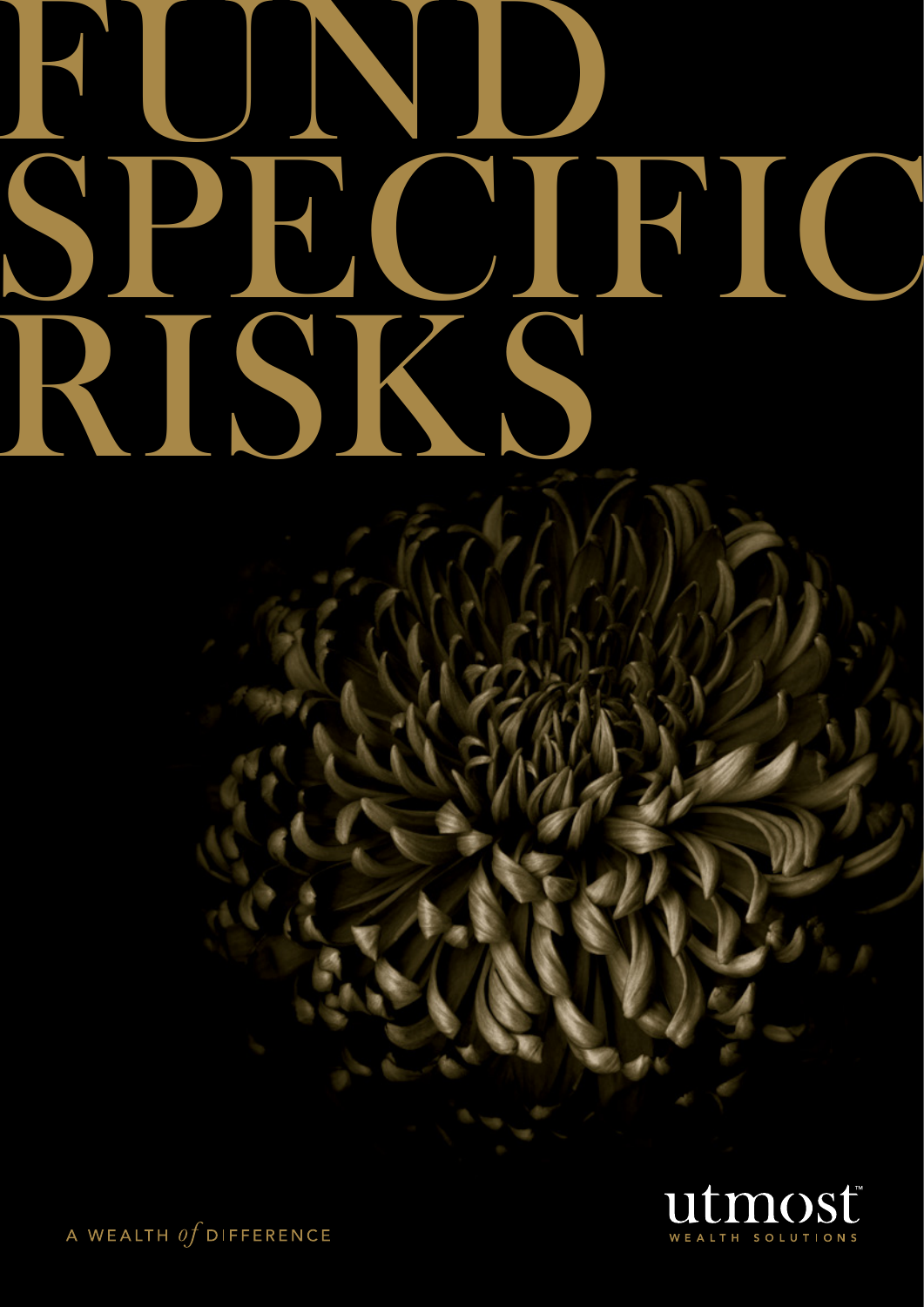### utmost WEALTH SOLUTIONS

Utmost Wealth Solutions is the brand name used by a number of Utmost companies.

This item is issued by Utmost Limited and Utmost PanEurope dac.

3 B E FORE YOU BEGIN

3 WHAT DOES RISK MEAN to you?

4 **ASSETS** 

4 **FUNDS** 

5 THE DIFFERENT TYPES OF RISK

7 FURTHER INFORMATION

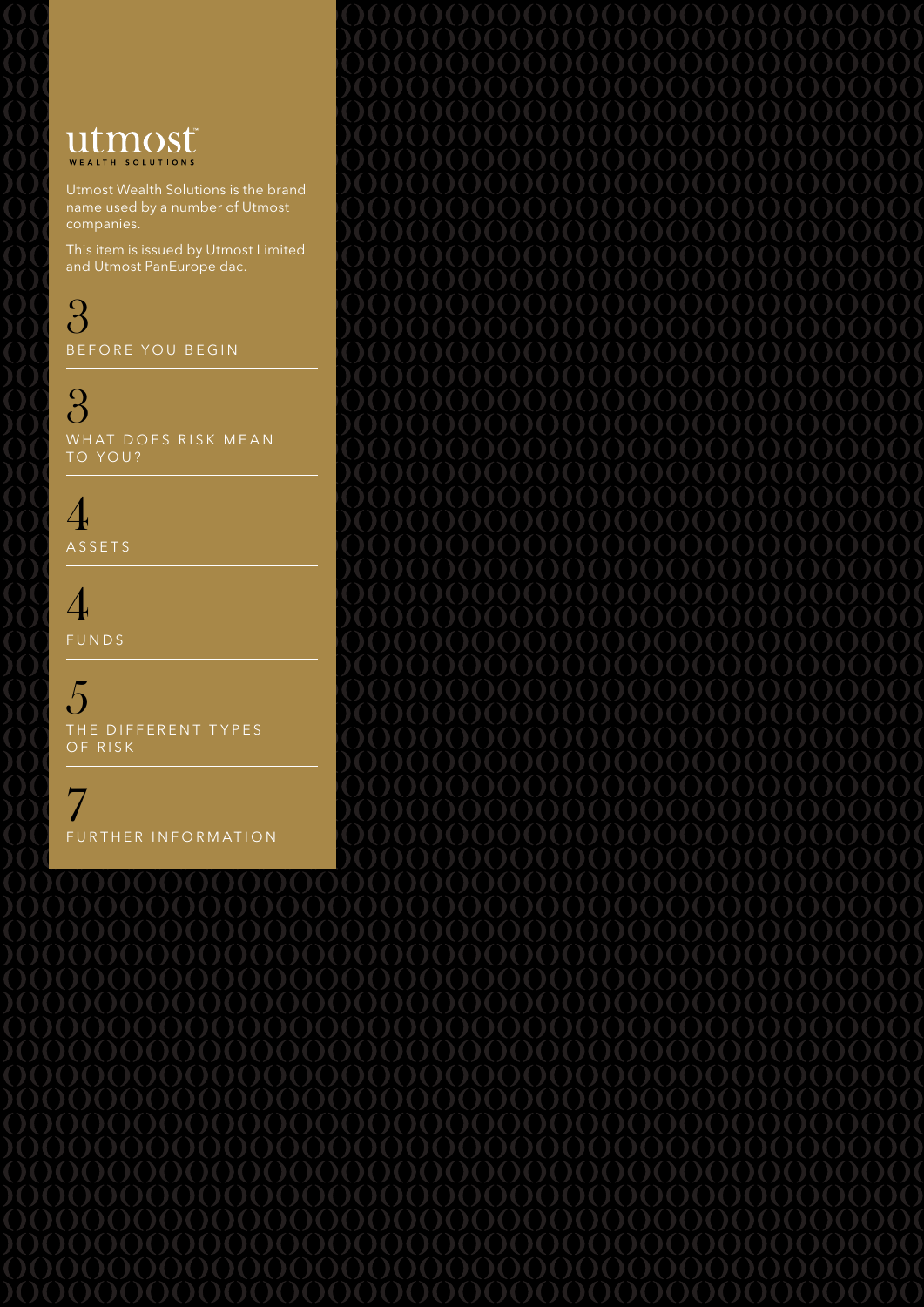# BEFORE YOU BEGIN

This document provides a brief guide to the most common fund associated risks. It does not cover every possible risk that may apply.

For an investor, fund-specific risk means (depending on the nature of the investment) the type of risk will vary.

High risk investments may have the potential for greater returns, but also carry the possibility of greater losses. Different funds have different levels of risk, which broadly depend on the type of assets the fund invests in. The asset type can affect the performance of the fund in any given period. For example, funds investing in equities are likely to do well when an economy is in a growth period. However, funds investing in fixed interest stock tend to outperform equity funds in a recession. In addition, the type of market that an asset is linked to will have an effect on the performance

of that asset. In particular, all stock market linked investments involve risk as their value can go down as well as up. For example, funds investing in emerging markets may experience greater volatility than funds investing in those that are more developed.

Details of the terms and conditions of any fund, together with the specific risks associated with it, can be obtained from the relevant fund manager.

## WHAT DOES RISK MEAN TO YOU?

In assessing the level of risk you might be prepared to take when making an investment into your chosen funds, you may wish to consider the following:

#### › YOUR PERSONA L FINANCIAL SITUATION:

How much risk can you afford to take?

#### › YOUR IN V ESTMENT GOA L S :

What level of potential return would you like from your investment and are you happy with the level of risk needed to get there?

#### › YOUR TIMES C A L E :

How long do you want to invest your money for? Our products are designed for medium to long term investment (meaning five to ten years or longer).

#### › THE PURPOSE OF YOUR IN V ESTMENT:

You may want to take more risk with some of your investments than with others.

#### › YOUR FINAN C IA L DEAD LINE:

As investments can fluctuate in value, you should remember that at the time your investment needs to be surrendered, its value could be at a low point. Some investors like to move their investments into less risky assets as their financial deadline approaches.

You should remember that the value of an investment can go up or down at any time. You could get back less than you invest.

A discussion with your financial adviser will help you understand which risks may apply to your circumstances.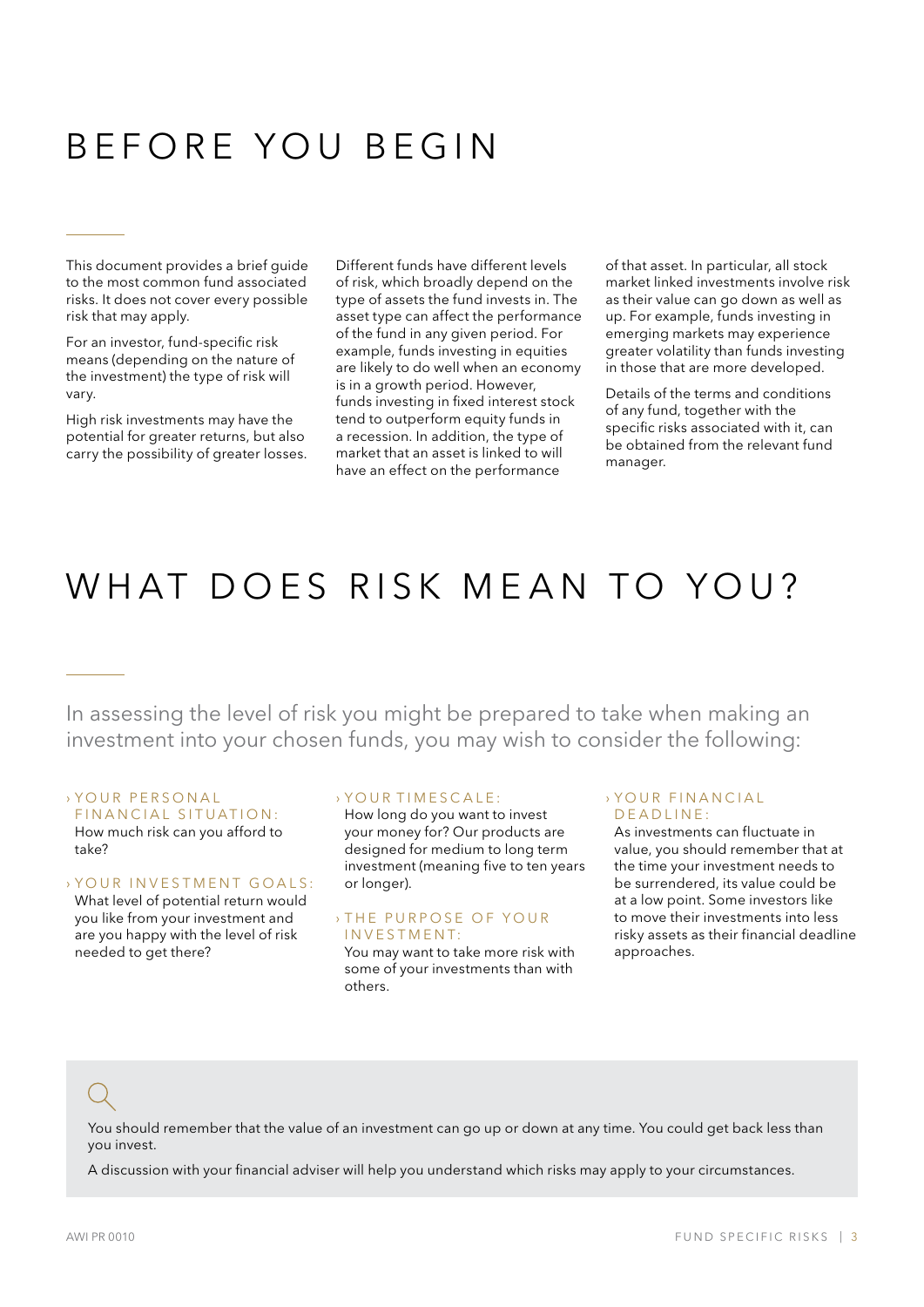## **ASSETS**

An asset is anything that you own that has value. For example, this could include your home or a piece of jewellery.

Investment assets are assets which investors may hold to generate income and/or achieve capital growth.

An 'asset class' is the name of a group of investment assets which have similar characteristics.



## FUNDS

A fund is a way of pooling investors' money for the purposes of investing into certain assets such as equities, bonds, cash instruments or similar assets. Pooling the money has some advantages, as a fund manager may be able to better diversify the investment and/or provide access to assets that may not be available otherwise.

Such investment vehicles are normally managed and operated by the fund manager, who invests the fund's capital and attempts to produce a

pre-determined strategy of capital growth or income for the fund's investors. Fund managers have to inform customers how they aim to run the fund and where money will be invested. They must be clear about the types of assets they are investing in and what the fund aims to achieve. For example, funds may be designed for growth or simply aim to protect the original value of investor's money.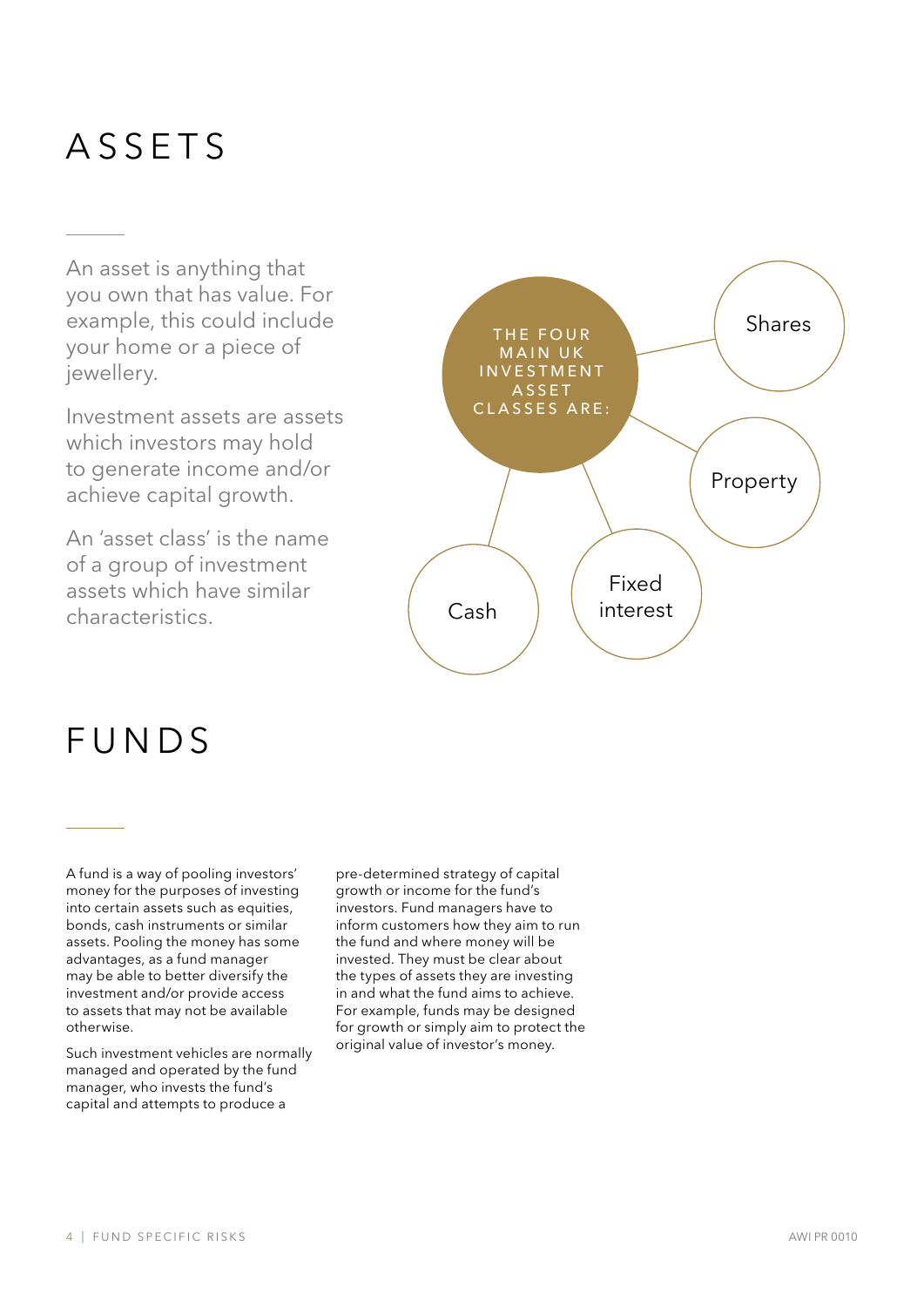# THE DIFFERENT TYPES OF RISK

There are risks that are general to most types of funds and there are also risks that are specific to individual types of funds. It would not be possible to highlight all risks associated with investments in this document, but we have highlighted some of the main risks that should be considered.

## GENFRAL RISKS

#### C URREN C Y

If a fund holds assets in a different currency to the currency in which the fund is denominated, then there is a risk that exchange rate fluctuations may affect the value of the fund, irrespective of underlying asset performance. Similarly, the value of the bond may fluctuate where it holds funds denominated in a currency different from the bond's currency.

#### FUND SUSPENSION

A fund manager may need to delay, in whole or in part:

- › a valuation
- › calculation of unit price
- › allocation, cancellation or exchange of units, and/or
- › any payment of fund holdings

for such indefinite periods required to complete the necessary sale or valuation of the assets comprising the fund. This may be due to issues such as property sale or fund suspension due to political, economic, military or monetary events or any circumstances outside the control, responsibility and power of the fund manager.

#### IN C OME

The purpose of an income fund is to provide income from investments. One risk is that a fund manager's annual management charge may be charged against the capital instead of the income of the fund, as this might increase the income and quoted yield but may constrain capital growth and reduce the value of your underlying investment.

#### INVESTMENT-SPECIFIC RISK

The risk that circumstances affecting a particular company or industry might result in a reduction in the expected investment return.

#### INTEREST RATE RISK

The risk that a change in the interest rate could negatively impact your investment. Different investments are affected by rises and falls in interest rates in different ways.

#### INFLATION RISK

The risk that the real value of an investment can fall if inflation rates rise higher than the return being received from it. The effect would mean that the purchasing power of any income, or capital, received would be eroded.

#### LIQUIDITY RISK

The risk that an investment may be difficult to sell or encash.

#### MARKET RISK

This term refers to the risk that changes in the bond, property, cash and stock markets could cause the fund to fall in value.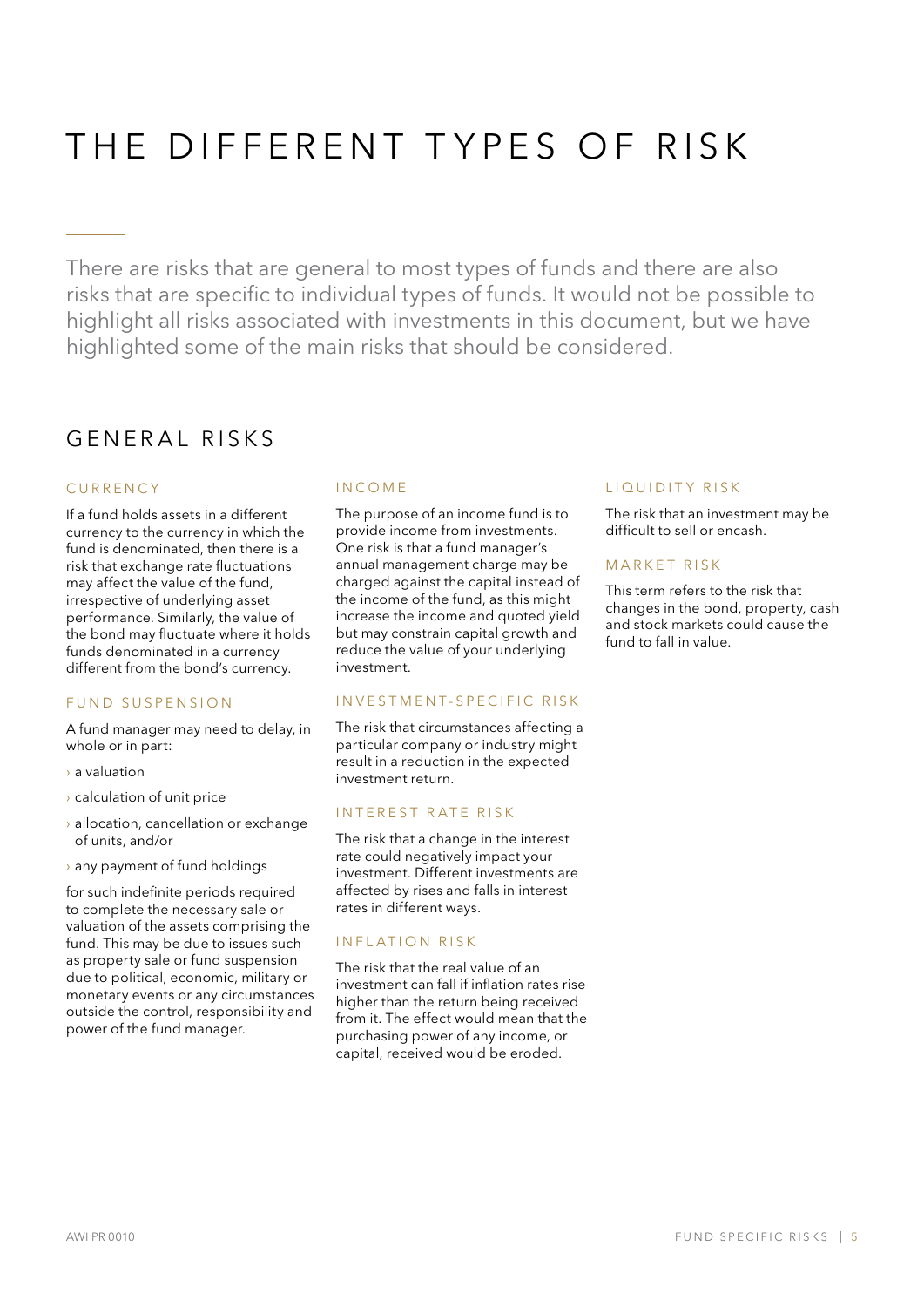## FUND RISKS

#### B OND FUNDS

Companies issue corporate bonds in order to raise capital, so effectively investors in corporate bonds are lending the company money. The more financially secure a company issuing the bond is, the more likely it is that it will be able to repay the loan. Less financially secure companies have a higher risk of default on the loan. These higher risk bonds are sometimes referred to as 'junk' or 'sub-investment grade' bonds if their credit rating is of a certain level. Funds that invest into less financially secure company bonds will have an increased risk. This is due to a greater risk of default of the issuer company. This means that the capital value and the income generated by the fund are more likely to be adversely affected.

#### C ASH DEPOSITS

This is the term we use to refer to deposits placed directly with banks and building societies. These deposits may offer different levels of access or liquidity and may require notice to be given to access any money invested. Their returns may be based on fixed interest rates set at outset for a specified period or on a variable rate which may be subject to change at any time. For cash deposits with fixed terms, it may not be possible to break or redeem the deposit before the end of the fixed term. Where early closure of a deposit is permitted, there will often be a potential loss of interest and/or breakage fee which may mean you get back less than your original investment.

Be aware that if your bond is linked to a cash deposit then, as the assets to which the value of the bond is linked are held in the name of Utmost Limited or Utmost PanEurope dac, you are not covered by any depositor compensation scheme. Speak to your financial adviser for more information.

#### CAPITAL PROTECTED STRUCTURED PRODUCTS

The return on Capital Protected Structured Products is based on a stock market index or a basket of published indices and is based on holding the investment for its full term. For these products there may be a significant reduction in the value if the investment is cashed in early, very often with the loss of any capital protection. Where the capital protection is provided by a third party, the protection is dependent on the third party meeting their obligations to us (for example, meeting any guaranteed returns).

#### C ASH FUNDS

These are funds which invest into cash assets such as bank deposits. Investors should note that they are not invested directly into the underlying deposits but through the fund manager.

#### EMERGING MARKETS

The 'Emerging Market' label is used to identify developing countries with potentially superior growth prospects. However, developing countries may also be vulnerable to political and economic instability and are in the process of building their industrial and commercial infrastructures. Any investment in Emerging Market funds should be considered to carry a higher level of risk than investing in more established markets.

#### HEDGE FUNDS

These are complex funds that often use sophisticated investment strategies. Consequently their performance may be more volatile than that experienced by other funds. There may be delays in making investments into, or withdrawing monies from, such funds. They may also employ high levels of borrowings, so increasing their risk.

#### PROPERTY FUNDS

Property is often an illiquid asset that can not always be sold immediately. As a result, the withdrawal of monies from funds investing in property may be deferred to allow for the property sale. The value of the property in a fund might be a matter of a valuer's opinion rather than fact.

#### PROTECTION FUNDS

This type of fund aims to provide you with the potential for growth, as well as providing an element of protection for your investment (the level of protection will vary according to the particular fund selected). Protection may, for example, be provided as a percentage of the highest ever unit price. There is usually an extra cost for the provision of this protection, which will reduce the overall performance of the fund. If the underlying investments held by the fund experience a significant fall in value, then the fund may have to hold a greater proportion of cash, or other low risk assets, in order to provide the required protection. This could result in a fund not being able to benefit quickly should there be a recovery in the value of the investments held. This may restrict the potential for future investment growth and, in extreme circumstances, could lead to the fund manager closing the fund and offering investors an alternative fund. The protection is normally provided through a contract with a third party. In the event of the third party being unable to honour the contract the protection will almost certainly be lost and you could get back less than the protected amount.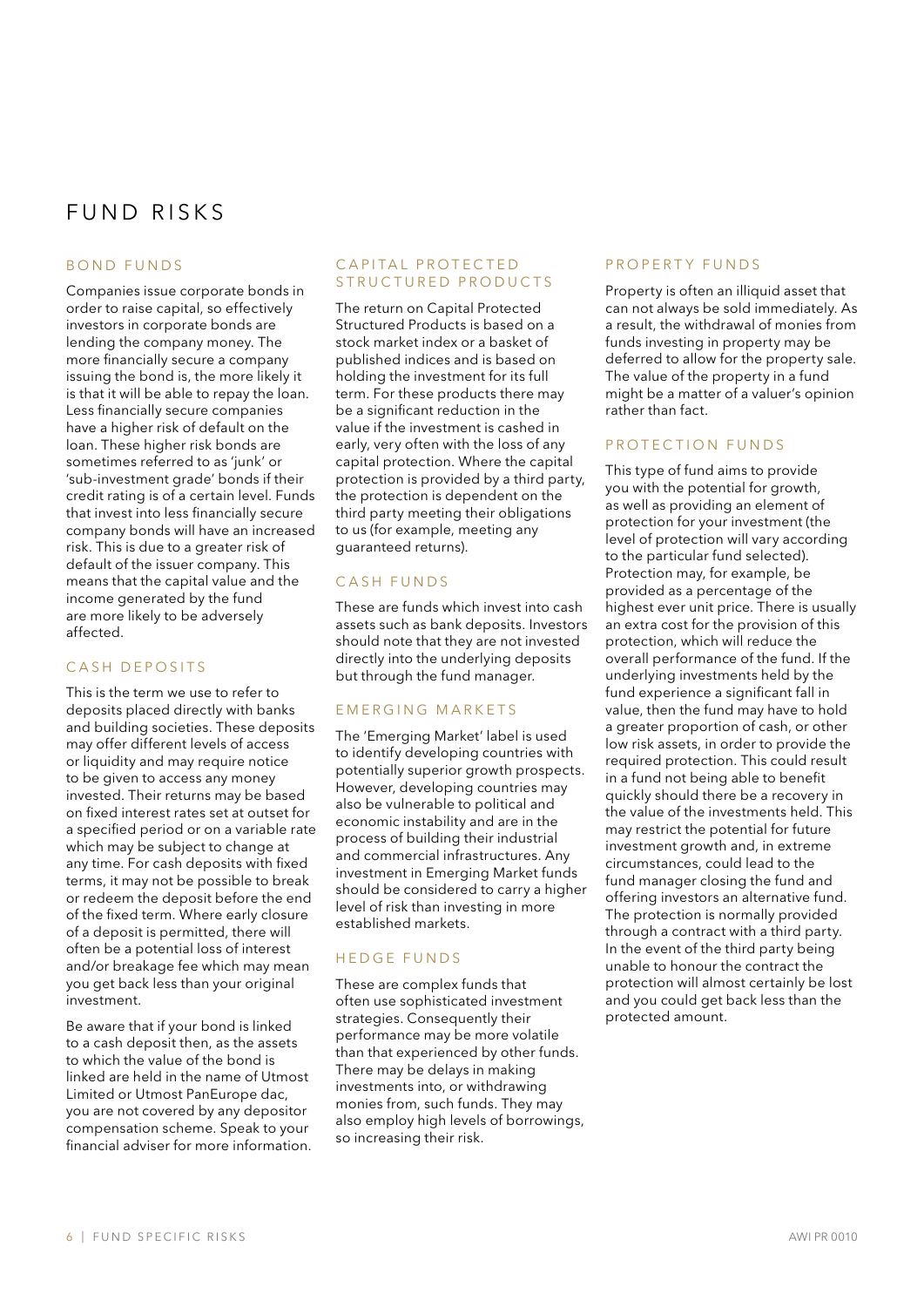#### UTMOST MIRROR FUNDS

Some of our products can be linked to Utmost mirror funds. Our mirror funds invest into externally managed funds. The value of the mirror fund will be dependent on the value of the external fund and the risks associated with investing in the mirror fund are the same as if investing in the external fund, e.g. if the external fund becomes illiquid or suspends trading, the mirror fund will also be illiquid and may suspend trading.

#### UTMOST LIMITED UNIT-LINKED WITH PROFITS FUNDS

Our Utmost Limited Unit-Linked With Profits funds are currently invested 100% into the Aviva FLAS With-Profits Sub-Fund via a reinsurance agreement. The assets of this Sub-Fund are managed by third parties including Aviva Investors Global Services Limited. Under the reinsurance arrangement, the third parties are responsible for paying any claims that are made in respect of Utmost Limited Unit-Linked With Profits investments by policyholders. A governance process is in place to monitor their ability to pay claims on an ongoing basis. However, in the event where third parties are unable to cover liabilities under reinsurance agreements, this risk falls upon the policyholder and not Utmost Limited.

#### SPECIALIST SECTOR FUNDS

Specialist sector funds, such as technology or healthcare, are considered to be higher risk, owing to their concentrated exposure to specific specialised market sectors. Such funds can offer the potential for greater returns over the long-term but usually with higher volatility.

#### UNREGULATED/LIGHTLY REGUI ATED FUNDS

Certain fund structures, their managers and/or other service providers, may be subject to little or no regulatory supervision in some jurisdictions and this makes these funds high risk. Investors should have an appropriate level of investment experience and understand the risk of investing in such funds before requesting any investment in such funds by Utmost Limited or Utmost PanEurope dac. There may be significant differences in the governance of the fund itself, the investor protection, and other laws to which it may be subject (e.g. there may be different audit requirements and there may be no requirement for the fund to have an independent trustee or custodian, or indeed any custodian at all).

For some funds, we require the completion of an Investor Declaration Form before we will make an investment. You can contact your financial adviser, or our Customer Support team on +44 (0)1624 643 345. A discussion with your financial adviser will help you understand which risks may apply to your circumstances.

# FURTHER INFORMATION

Speak to your financial adviser for further information. You can also get access to information on available funds by registering on our website or direct from the fund manager.